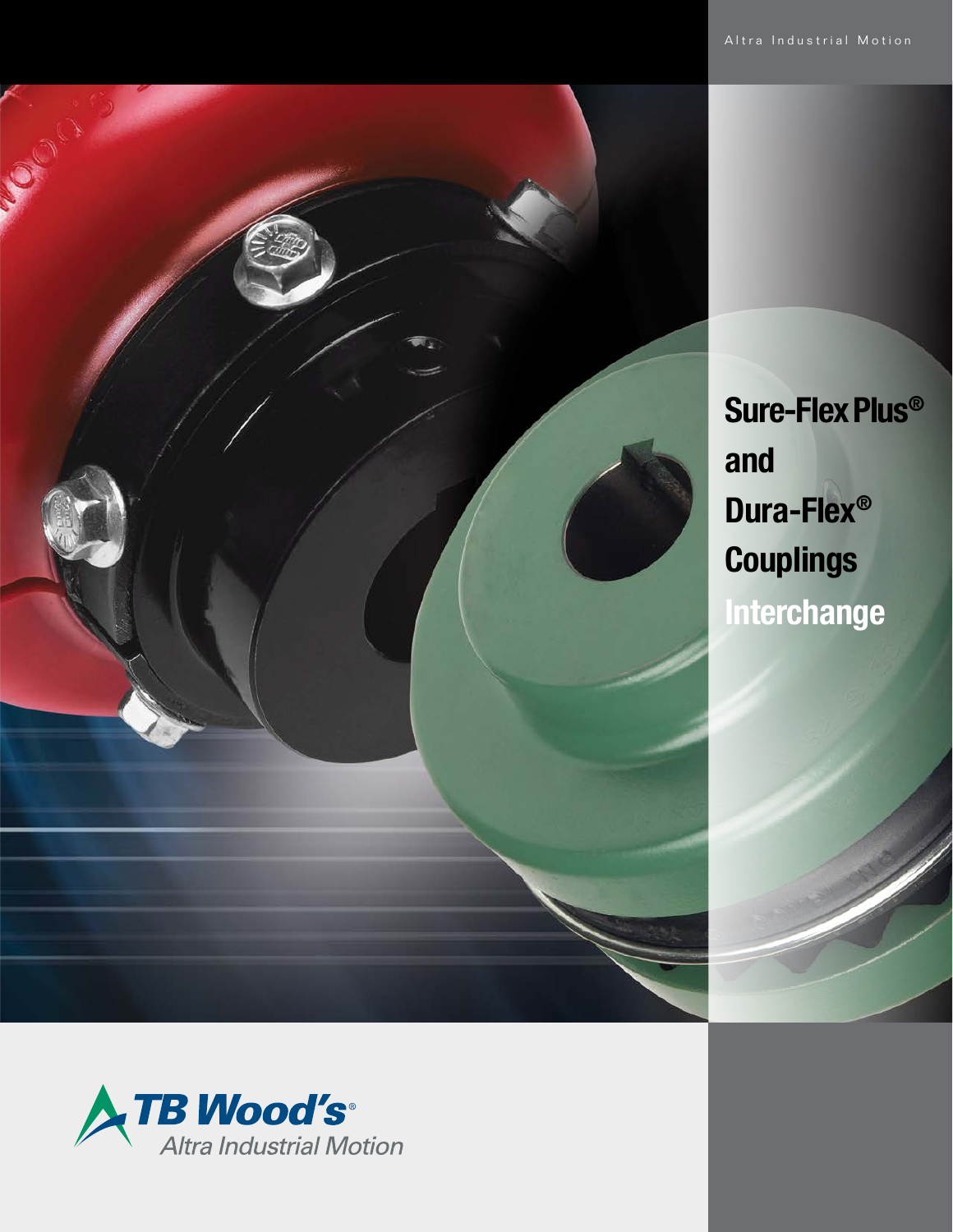# SURE-FLEX PLUS AND DURA-FLEX COUPLINGS ARE EASILY INTERCHANGEABLE WITH MOST SIZES OF MAJOR COMPETITIVE COUPLINGS AVAILABLE TODAY.



# Sure-Flex Plus® Elastomeric Coupling

- Now with 30% increased torque rating.
- Testing shows Sure-Flex Plus EPDM and neoprene sleeves far outlast competitors' imitations.
- 50% of applications can now use a smaller size coupling.
- 4-Way flexing action absorbs shock, vibration, misalignment and end float.
- Quick & easy installation.
- No lubrication or maintenance.
- Sure-Flex Plus is an evolution of the original TB Wood's Sure-Flex – a coupling with over 50 years' proven performance.

Customer Service: 1-888-829-6637 Press #5 Technical Support: 1-888-829-6637 Press #7



## Sure-Flex®PLUS-

## Lasts over 3X longer

"Fatigue Test to Failure" results reveal that Sure-Flex Plus sleeves last over three times as long as the nearest competitive sleeve. More uptime means less costly downtime. See brochure P-7819-TBW.

## Saves you money

Use a smaller size coupling in over 50% of applications to lower your cost of both coupling purchase and sleeve replacement.

### Retrofits to existing flanges

Keep your current flanges and enjoy longer sleeve life – the new Sure-Flex Plus sleeve design is 100% compatible with the current industry standard developed by TB Wood's over fifty years ago.



## **Dura-Flex®** Elastomeric Coupling

- Outperforms the Competition: Testing shows Dura-Flex outlasts competitor couplings under both normal and tough environmental conditions.
- Longest Life: Superior element geometry and material provide better flexibility and longer life in challenging environments.
- Minimizes Stress: Patented shoe design minimizes bond stress to ensure long life.
- Easy Installation: "Split-in-half" element design allows for replacement without moving hubs or equipment.
- High misalignment capability up to 4°.
- No lubrication or maintenance.
- Available in standard and metric versions.
- 100% part-for-part interchangeable with competitive designs.

Customer Service: 1-888-829-6637 Press #5 Tech Support: 1-888-829-6637 Press #7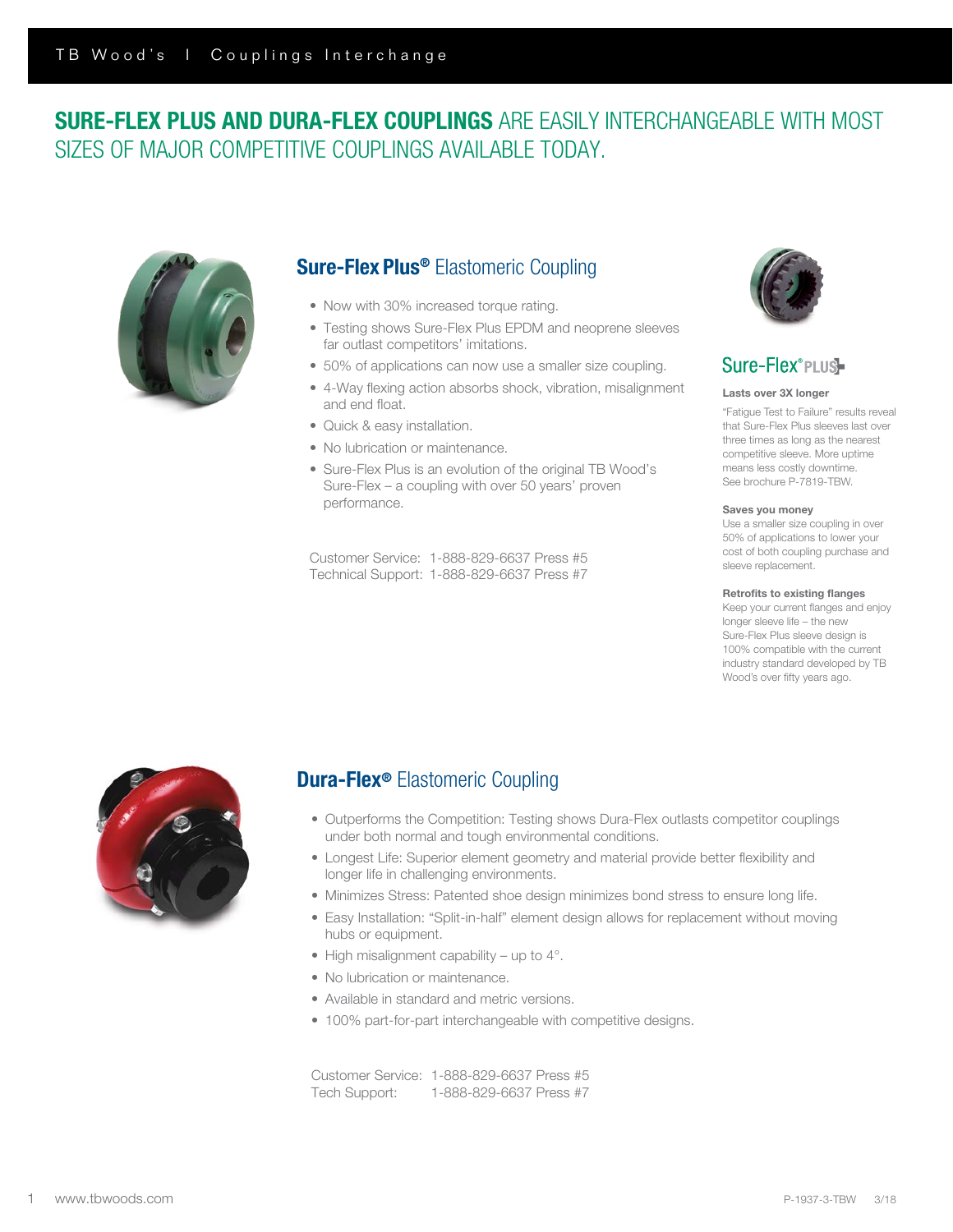# SURE-FLEX PLUS AND DURA-FLEX COUPLINGS ARE IDEAL FOR USE IN A WIDE VARIETY OF INDUSTRIAL APPLICATIONS

- Pumps
- Compressors
- Fans/Blowers
- Mixers
- Electric Motors • Conveyors
- Paper Mills

• Steel Mills

- Water Treatment
- Metal Processing

To size couplings, please see our selection programs at www.TBWoods.com/Select

# **Dura-Flex** Part Number Description

A Dura-Flex assembly consists of one element (STD or Spacer) and two hubs (BTS or QD). Optional high speed rings may also be ordered for larger spacer elements.

|                                                                  | Part<br><b>Number</b> | <b>Coupling</b><br>Type | <b>Coupling</b><br><b>Size</b> | <b>Coupling</b><br><b>Bore Size</b> | <b>Element</b><br><b>Type</b> |
|------------------------------------------------------------------|-----------------------|-------------------------|--------------------------------|-------------------------------------|-------------------------------|
| Standard element, sizes 2 - 80                                   | <b>WE20</b>           | <b>WE</b>               | 20                             |                                     | Standard                      |
| Spacer element, sizes 2 - 80                                     | <b>WES20</b>          | <b>WES</b>              | 20                             |                                     | Spacer                        |
| BTS hubs – stock bore (specify bore size)                        | <b>WE20H138</b>       | <b>WE</b>               | 20                             | $1 - 3/8"$                          |                               |
| $QD$ hubs, sizes $4 - 80$ (bushing not included)                 | <b>WE20H</b>          | <b>WE</b>               | 20                             | <b>QD Bushing</b>                   |                               |
| TL hubs, sizes 3 – 80 (bushing not included)                     | <b>WE20HTL</b>        | <b>WE</b>               | 20                             | Taper-Lock                          |                               |
| High speed rings, sizes $20 - 80$ (standard for sizes $2 - 10$ ) | <b>WE20R</b>          | <b>WE</b>               | 20                             |                                     |                               |

## **Sure-Flex Plus** Part Number Description

Sure-Flex Plus assemblies for close-coupled applications consist of one sleeve (EPDM, neoprene, Hytrel) and two flanges (Type J, S, B, C). Type SC Spacer assemblies consist of one sleeve, two flanges (SC) and two hubs (SCH).

|                                        | Part<br><b>Number</b> | <b>Coupling</b><br><b>Size</b> | <b>Coupling</b><br>Type | <b>Coupling</b><br><b>Bore Size</b> | <b>Sleeve</b><br><b>Type</b> |
|----------------------------------------|-----------------------|--------------------------------|-------------------------|-------------------------------------|------------------------------|
| Example #1 - Close coupled             |                       |                                |                         |                                     |                              |
| Size 6, Type S flange with 1-3/8" bore | 6S138                 | 6                              | S                       | $1 - 3/8"$                          |                              |
| Size 6, Type S flange with 1" bore     | <b>6S1</b>            | 6                              | S                       | $+$ "                               |                              |
| Size 6. Split EPDM sleeve              | 6JS                   | 6                              |                         |                                     | JS                           |
| Example #2 – 5" Between shaft spacer   |                       |                                |                         |                                     |                              |
| Size 9, Type SC flange for #11 hub     | 9SC5011               | 9                              | SC <sub>50</sub> -11    |                                     |                              |
| Size 9, Type SC flange for #9 hub      | <b>9SC50</b>          | 9                              | 9SC50                   |                                     |                              |
| Size 11 hub with 2-3/8" bore           | <b>11SCH238</b>       | 11                             | <b>SCH</b>              | $2 - 3/8"$                          |                              |
| Size 9 Short hub with 1-1/8" bore      | <b>9SCHS118</b>       | 9                              | SCHS                    | $1 - 1/8"$                          |                              |
| Size 9. Solid Hytrel sleeve            | 9H                    | 9                              |                         |                                     | н                            |

# **Specifications**

|                          | <b>Vibration</b><br><b>Isolation</b> | <b>Bushing</b><br>and Spacer<br><b>Option</b> | <b>Chemical</b><br>Resistance | Ease of<br><b>Installation</b> | <b>Torsional</b><br><b>Stiffness</b> | <b>Torque</b><br>to OD<br><b>Capability</b> | <b>Reaction</b><br>Loads to<br><b>Misalignment</b> | <b>Temperature</b><br>Range   | <b>Maximum</b><br><b>Angular</b><br><b>Misalignment</b> | Cost   | <b>Torque</b><br>Rating | <b>Shaft</b><br><b>Size</b> |
|--------------------------|--------------------------------------|-----------------------------------------------|-------------------------------|--------------------------------|--------------------------------------|---------------------------------------------|----------------------------------------------------|-------------------------------|---------------------------------------------------------|--------|-------------------------|-----------------------------|
| Sure-Flex<br><b>Plus</b> | Excellent                            | Yes                                           | Good                          | Excellent                      | LOW.                                 | Good                                        | Low                                                | -30° to 275°F                 | $\rightarrow$                                           | Lowest | To 72,480<br>(in.lb.)   | $3/8"$ to $6"$              |
| Dura-Flex                | Excellent                            | Yes                                           | Good                          | Very Good                      | Low                                  | Good                                        | Low                                                | $-40^\circ$ to 200 $^\circ$ F | $4^\circ$                                               | Low    | To 39,500<br>(in.lb.)   | $1/2$ " to $6$ "            |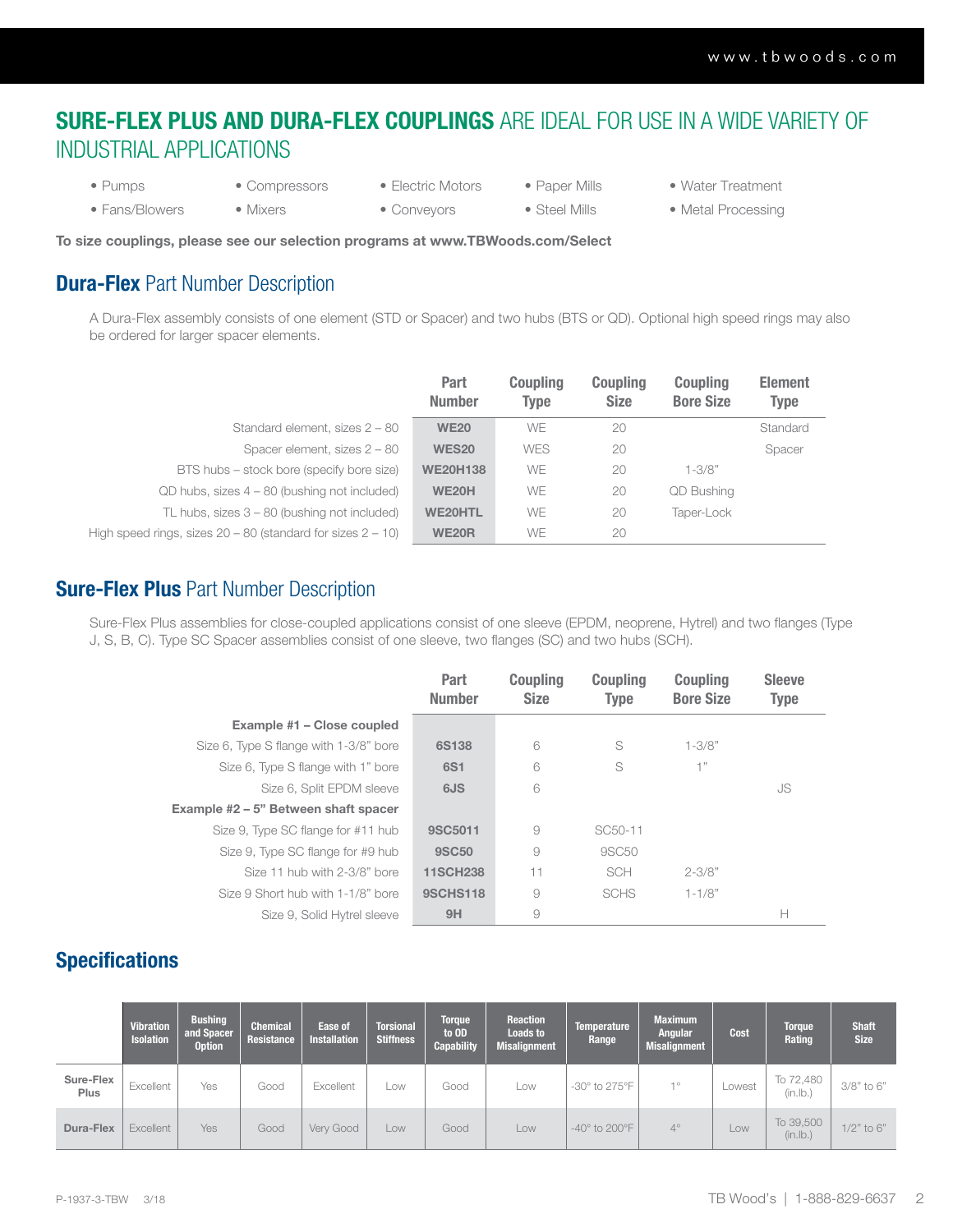# SURE-FLEX PLUS® COUPLINGS

|             | <b>TB Wood's</b><br>Sure-Flex Plus (**1.25) |                          | <b>Rexnord</b><br>Omega (**1.00) |                          | <b>Dodge</b><br>Para-Flex (**1.00) |                          | <b>Falk</b><br>Wrap-Flex (**1.00) |                          | <b>Dodge</b><br>D-Flex (**1.25) |
|-------------|---------------------------------------------|--------------------------|----------------------------------|--------------------------|------------------------------------|--------------------------|-----------------------------------|--------------------------|---------------------------------|
| <b>Size</b> | <b>Torque</b><br>in.lbs. (Nm)               | <b>Size</b>              | <b>Torque</b><br>in.lbs. (Nm)    | <b>Size</b>              | <b>Torque</b><br>in.lbs. (Nm)      | <b>Size</b>              | <b>Torque</b><br>in.lbs. (Nm)     | <b>Size</b>              | <b>Torque</b><br>in.lbs. (Nm)   |
| $3^{\star}$ | 78 (8.8)                                    |                          |                                  |                          |                                    |                          |                                   | $3^*$                    | 60 (6.8)                        |
| $4^*$       | 156(18)                                     |                          |                                  |                          |                                    |                          |                                   | $4^*$                    | 120(14)                         |
| $5*$        | 312(35)                                     | E2                       | 190 (22)                         |                          |                                    |                          |                                   | $5^*$                    | 240(27)                         |
| $5^*$       | 312(35)                                     |                          |                                  |                          |                                    |                          |                                   |                          |                                 |
| $6*$        | 585 (66)                                    | E <sub>3</sub>           | 365(41)                          | <b>PX40</b>              | 429 (48)                           |                          | $\overline{\phantom{m}}$          | $6^*$                    | 450(51)                         |
| $7^*$       | 940 (106)                                   | E4                       | 550 (62)                         | $\overline{\phantom{0}}$ | $\qquad \qquad -$                  | 5R10                     | 550 (62)                          | $7^*$                    | 725 (82)                        |
| $7^*$       | 940 (106)                                   | $\overline{\phantom{0}}$ |                                  |                          |                                    |                          |                                   |                          |                                 |
| $8*$        | 1,475 (167)                                 | F <sub>5</sub>           | 925 (104)                        | <b>PX50</b>              | 900(102)                           | 10R10                    | 1,150 (130)                       | $8*$                     | 1,135 (128)                     |
| $9^*$       | 2,340 (264)                                 | E10                      | 1,450 (164)                      | <b>PX60</b>              | 1,800 (203)                        |                          |                                   | $\Theta^\star$           | 1,800 (203)                     |
| $10*$       | 3,735 (422)                                 | E20                      | 2,300 (260)                      |                          |                                    | 20R10                    | 2,800(316)                        | $10*$                    | 2,875 (325)                     |
| $10*$       | 3,735 (422)                                 | $\overline{\phantom{0}}$ |                                  | <b>PX70</b>              | 2,200(249)                         |                          |                                   |                          |                                 |
| $11*$       | 5,890 (665)                                 | E30                      | 3,650(412)                       | <b>PX80</b>              | 3,605(407)                         | 30R10                    | 4,600 (520)                       | $11*$                    | 4,530 (512)                     |
| $11*$       | 5,890 (665)                                 |                          |                                  | <b>PX90</b>              | 4,502 (509)                        |                          |                                   |                          |                                 |
| $12*$       | 9,360 (1,058)                               | $\equiv$                 |                                  |                          |                                    |                          |                                   | $12*$                    | 7,200 (813)                     |
| $12*$       | 9,360 (1,058)                               | E40                      | 5,500 (621)                      | PX100                    | 5,402(610)                         |                          |                                   |                          |                                 |
| $13*$       | 14,755 (1,667)                              | E50                      | 7,650 (864)                      | <b>PX110</b>             | 7,750 (876)                        | 40R10                    | 9,100(1,028)                      | $13*$                    | 11,350 (1,282)                  |
| $13*$       | 14,755 (1,667)                              |                          |                                  |                          |                                    |                          |                                   |                          |                                 |
| $14*$       | 23,400 (2,644)                              | <b>E60</b>               | 12,500 (1,412)                   | <b>PX120</b>             | 12,605 (1,424)                     |                          |                                   | $14*$                    | 18,000 (2,034)                  |
| $16*$       | 47,250 (5,339)                              | <b>E70</b>               | 22,125 (2,500)                   | PX140                    | 27,590 (3,117)                     | 50R10                    | 22,200 (2,508)                    | $16*$                    | 47,250 (5,339)                  |
| $16*$       | 47,250 (5,339)                              | <b>E80</b>               | 39,500 (4,463)                   | PX160                    | 37,800 (4,271)                     | 60R10                    | 35,500 (4,011)                    | $\frac{1}{2}$            |                                 |
| 6H          | 1,800 (203)                                 | E10                      | 1.450 (164)                      |                          |                                    | 10R10                    | 1,150 (130)                       | 6H                       | 1,800 (203)                     |
| 7H          | 2,875(325)                                  | E20                      | 2,300(260)                       | <b>PX60</b>              | 1,800 (203)                        | $\overline{\phantom{0}}$ |                                   | 7H                       | 2,875(325)                      |
| 7H          | 2,875 (325)                                 | $\overline{\phantom{m}}$ |                                  | <b>PX70</b>              | 2,200(249)                         |                          |                                   |                          |                                 |
| 8H          | 4,530 (512)                                 | E30                      | 3,650(412)                       | <b>PX80</b>              | 3,605(407)                         | 20R10                    | 2,800(316)                        | 8H                       | 4,530 (512)                     |
| 8H          | 4,530 (512)                                 | $\overline{\phantom{0}}$ |                                  | $\overline{\phantom{0}}$ |                                    |                          |                                   |                          |                                 |
| 9H          | 7,200 (813)                                 | $\overline{\phantom{0}}$ |                                  | <b>PX90</b>              | 4,502 (509)                        | 30R10                    | 4,600 (520)                       | 9H                       | 7,200 (813)                     |
| 9H          | 7,200 (813)                                 | E40                      | 5.500 (621)                      | <b>PX100</b>             | 5,402(610)                         | $\qquad \qquad -$        |                                   |                          |                                 |
| 10H         | 11,350 (1,282)                              | E50                      | 7,650 (864)                      | PX110                    | 7,750 (876)                        | 40R10                    | 9,100(1,028)                      | 10H                      | 11,350 (1,282)                  |
| 10H         | 11,350 (1,282)                              | $\qquad \qquad -$        |                                  |                          |                                    |                          |                                   | $\overline{\phantom{0}}$ |                                 |
| 11H         | 18,000 (2,034)                              | E60                      | 12,500 (1,412)                   | <b>PX120</b>             | 12,605 (1,424)                     | $\overline{\phantom{0}}$ |                                   | 11H                      | 18,000 (2,034)                  |
| 12H         | 31,500 (3,559)                              | E70                      | 22,125 (2,500)                   |                          |                                    |                          |                                   | 12H                      | 31,500 (3,559)                  |
| 13H         | 47,250 (5,339)                              | $\overline{\phantom{0}}$ |                                  | <b>PX140</b>             | 27,590 (3,117)                     | 50R10                    | 22,200 (2,508)                    | 13H                      | 47,250 (5,339)                  |
| 13H         | 47,250 (5,339)                              | E80                      | 39,500 (4,463)                   | PX160                    | 37,800 (4,271)                     | 60R10                    | 35,500 (4,011)                    | $\overline{\phantom{0}}$ |                                 |
| 14H         | 72,400 (8,189)                              | $\overline{\phantom{m}}$ |                                  |                          |                                    |                          |                                   | 14H                      | 72,400 (8,189)                  |

\*Sure-Flex®PLUS-Many standard D-Flex/S-Flex/Quadra-Flex sizes will now interchange to a smaller Sure-Flex coupling size. See www.TBWoods.com/Select

|             | <b>TB Wood's</b><br>Sure-Flex Plus (**1.25) |                          | <b>Falk</b><br>Steel-Flex (**1.00) |                          | <b>Kop-Flex</b><br>Kop-Grid (**1.00) |                          | <b>Dodge</b><br>Grid-Lign (**1.00) |                          | Lovejoy<br>Grid (**1.00)      |
|-------------|---------------------------------------------|--------------------------|------------------------------------|--------------------------|--------------------------------------|--------------------------|------------------------------------|--------------------------|-------------------------------|
| <b>Size</b> | <b>Torque</b><br>in.lbs. (Nm)               | <b>Size</b>              | <b>Torque</b><br>in.lbs. (Nm)      | <b>Size</b>              | <b>Torque</b><br>in.lbs. (Nm)        | <b>Size</b>              | <b>Torque</b><br>$in.$ Ibs. $(Nm)$ | <b>Size</b>              | <b>Torque</b><br>in.lbs. (Nm) |
| $3^*$       | 78 (8.8)                                    |                          |                                    |                          |                                      |                          |                                    |                          |                               |
| $4^*$       | 156 (18)                                    | $\qquad \qquad -$        | $\qquad \qquad -$                  |                          |                                      |                          |                                    | $\overline{\phantom{0}}$ |                               |
| $5^*$       | 312(35)                                     |                          |                                    |                          |                                      |                          |                                    |                          |                               |
| $5*$        | 312(35)                                     |                          |                                    |                          |                                      |                          |                                    |                          |                               |
| $6*$        | 585 (66)                                    | 1020T                    | 460 (52)                           | 1020T                    | 422 (48)                             | 1020T                    | 422 (48)                           | 1020T                    | 460 (52)                      |
| $7^*$       | 943 (106)                                   | $\overline{\phantom{m}}$ |                                    |                          |                                      |                          | $\overline{\phantom{m}}$           |                          |                               |
| $7^*$       | 943 (106)                                   | $\qquad \qquad -$        | $\overline{\phantom{0}}$           |                          | $\overline{\phantom{0}}$             |                          |                                    | $\overline{\phantom{0}}$ |                               |
| $8*$        | 1,476 (167)                                 | $\equiv$                 |                                    |                          |                                      | $\frac{1}{2}$            |                                    |                          |                               |
| $9^*$       | 2,340 (264)                                 | 1030T                    | 1,319 (149)                        | 1030T                    | 1,200 (136)                          | 1030T                    | 1.200 (136)                        | 1030T                    | 1,319 (149)                   |
| $10*$       | 3,738 (422)                                 | 1040T                    | 2,200(249)                         | 1040T                    | 2,000 (226)                          | 1040T                    | 2,000(226)                         | 1040T                    | 2,200(249)                    |
| $10*$       | 3,738 (422)                                 | $\overline{\phantom{m}}$ |                                    |                          |                                      |                          |                                    |                          |                               |
| $11*$       | 5,889 (665)                                 | <b>1050T</b>             | 3,850(435)                         | 1050T                    | 3,500(395)                           | 1050T                    | 3,500(395)                         | 1050T                    | 3,850(435)                    |
| $11*$       | 5,889 (665)                                 |                          |                                    |                          |                                      | $\equiv$                 |                                    |                          |                               |
| $12*$       | 9,360 (1,058)                               | 1060T                    | 6,050 (684)                        | 1060T                    | 5,500(621)                           | 1060T                    | 5,500(621)                         | 1060T                    | 6,050 (684)                   |
| $12*$       | 9,360 (1,058)                               |                          |                                    |                          |                                      |                          |                                    |                          |                               |
| $13*$       | 14,755 (1,667)                              | $\overline{\phantom{m}}$ |                                    |                          |                                      |                          |                                    |                          |                               |
| $13*$       | 14,755 (1,667)                              | 1070T                    | 8,800 (994)                        | 1070T                    | 8,000 (904)                          | 1070T                    | 8,000 (904)                        | 1070T                    | 8,798 (994)                   |
| $14*$       | 23,400 (2,644)                              | 1080T                    | 18,150 (2,051)                     | 1080T                    | 16,500 (1,864)                       | 1080T                    | 16,500 (1,864)                     | 1080T                    | 18,144 (2,050)                |
| $16*$       | 61,425 (6,941)                              | $\overline{\phantom{a}}$ |                                    |                          |                                      |                          |                                    |                          |                               |
| $16*$       | 61,425 (6,941)                              | 1090T                    | 33,000 (3,729)                     | 1090T                    | 30,000 (3,390)                       | 1090T                    | 30,000 (3,390)                     | 1090T                    | 33,013 (3,730)                |
| 6H          | 1,800 (203)                                 | 1030T                    | 1,319 (149)                        | 1030T                    | 1,200 (136)                          | 1030T                    | 1,200 (136)                        | 1030T                    | 1,320 (149)                   |
| 7H          | 2.875(325)                                  | 1040T                    | 2,200(249)                         | 1040T                    | 2,000 (226)                          | 1040T                    | 2,000(226)                         | 1040T                    | 2,200(249)                    |
| 7H          | 2,875 (325)                                 | $\overline{\phantom{0}}$ |                                    |                          |                                      |                          |                                    |                          |                               |
| 8H          | 4,530 (512)                                 | $\equiv$                 | $\overline{\phantom{0}}$           | 1050T                    | 3,500(395)                           | 1050T                    | 3,500(395)                         | $\qquad \qquad -$        |                               |
| 8H          | 4,530 (512)                                 |                          |                                    |                          |                                      | $\qquad \qquad =$        |                                    |                          |                               |
| 9H          | 7,200 (813)                                 | 1050T                    | 3,850(435)                         | 1060T                    | 5,500 (621)                          | 1060T                    | 5,500(621)                         | 1050T                    | 3,850(435)                    |
| 9H          | 7,200 (813)                                 |                          |                                    |                          |                                      |                          |                                    |                          |                               |
| 10H         | 11,350 (1,282)                              | 1060T                    | 6.050 (684)                        | $\overline{\phantom{0}}$ |                                      | $\overline{\phantom{0}}$ |                                    | 1060T                    | 6,050 (684)                   |
| 10H         | 11,350 (1,282)                              | 1070T                    | 8,800 (994)                        | 1070T                    | 8,000 (904)                          | 1070T                    | 8,000 (904)                        | 1070T                    | 8,800 (994)                   |
| 11H         | 18,000 (2,034)                              | $\overline{\phantom{a}}$ |                                    |                          |                                      |                          |                                    |                          |                               |
| 12H         | 31,500 (3,559)                              | 1080T                    | 18,150 (2,051)                     | 1080T                    | 16,500 (1,864)                       | 1080T                    | 16,500 (1,864)                     | 1080T                    | 18,150 (2,051)                |
| 13H         | 47,250 (5,339)                              | $\qquad \qquad -$        |                                    |                          |                                      |                          |                                    |                          |                               |
| 13H         | 47,250 (5,339)                              | 1090T                    | 33,000 (3,729)                     | 1090T                    | 30,000 (3,390)                       | 1090T                    | 30,000 (3,390)                     | 1090T                    | 33,000 (3,728)                |
| 14H         | 72,400 (8,189)                              | 1100T                    | 55,550 (6,276)                     | 1100T                    | 50,500 (5,705)                       | 1100T                    | 55,550 (6,276)                     | 1100T                    | 55,550 (6,276)                |

\*\* Service Factor

Note: This cross reference chart is intended to be used as a guide only. Multiple TB Wood's part numbers are due to overlapping sizes of the reference couplings. All coupling selections should be checked with the manufacturer's specifications.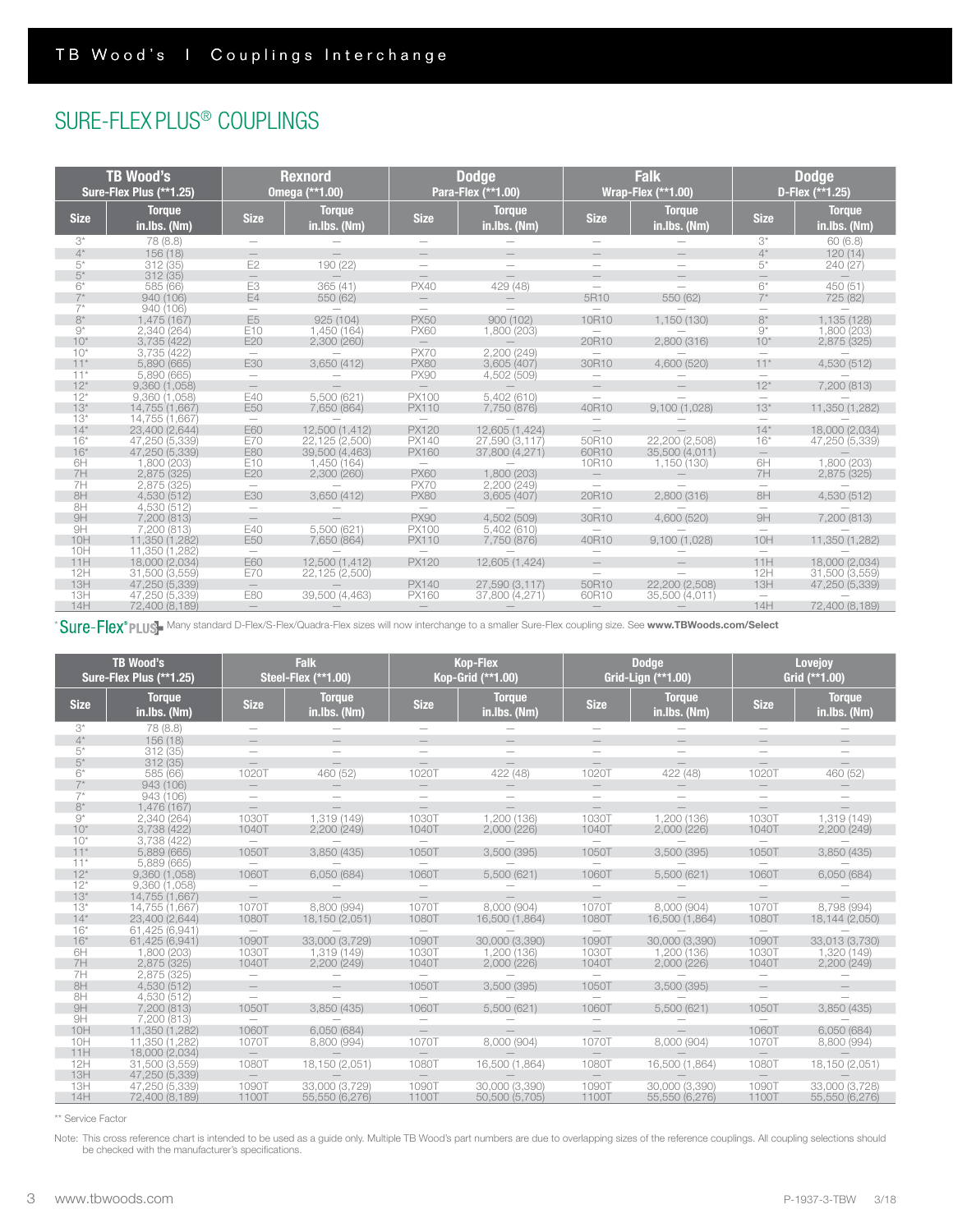|                                       | <b>Lovejoy</b><br>S-Flex (*1.25) |                          | <b>Martin</b><br>Quadra-Flex (*1.25) |                  | <b>TB Wood's</b><br><b>L-Jaw</b> $(*1.00)$ | <b>Lovejoy</b><br>L-Jaw (*1.00) |                                 |                          | <b>TB Wood's</b><br>G-Flex (*1.00) |
|---------------------------------------|----------------------------------|--------------------------|--------------------------------------|------------------|--------------------------------------------|---------------------------------|---------------------------------|--------------------------|------------------------------------|
| <b>Size</b>                           | <b>Torque</b><br>in.lbs. (Nm)    | <b>Size</b>              | <b>Toraue</b><br>in.lbs. (Nm)        | <b>Size</b>      | <b>Toraue</b><br>in.lbs. (Nm)              | <b>Size</b>                     | <b>Toraue</b><br>in.lbs. (Nm)   | <b>Size</b>              | <b>Torque</b><br>in.lbs. (Nm)      |
| $3^*$                                 | 60(6.8)                          | $3^*$                    | 60(6.8)                              |                  |                                            |                                 |                                 |                          |                                    |
| $4^*$                                 | 120(14)                          | $4^*$                    | 120(14)                              | L075             | 90(10)                                     | $L/AL$ 075                      | 90(10)                          |                          |                                    |
| $5*$                                  | 240(27)                          | $5^*$                    | 240(27)                              | L090             | 144(16)                                    | L/AL090                         | 144(16)                         |                          |                                    |
|                                       |                                  |                          |                                      | L095             | 194(22)                                    | L/AL095                         | 194 (22)                        | $-$                      |                                    |
| $6*$                                  | 450 (51)                         | $6*$                     | 450 (51)                             | L100             | 417 (47)                                   | L/AL100                         | 417 (47)                        | 1020T                    | 460 (52)                           |
| $7^*$                                 | 725 (82)                         | $7*$                     | 725 (82)                             |                  |                                            |                                 |                                 | $-$                      |                                    |
|                                       |                                  |                          |                                      |                  |                                            |                                 |                                 |                          |                                    |
| $8*$                                  | 1.135 (128)                      | $8*$                     | 1.135 (128)                          | L110             | 792 (90)                                   | L/AL110                         | 792 (90)                        |                          |                                    |
| $9^*$                                 | 1.800 (203)                      | $9^*$                    | 1.800 (203)                          | L <sub>150</sub> | 1.240 (140)                                | L <sub>150</sub>                | 1.240(140)                      | 1030T                    | 1,319 (149)                        |
| $10*$                                 | 2,875(325)                       | $10*$                    | 2,875(325)                           | L190             | 1,726 (195)                                | L190                            | 1,726 (195)                     | 1040T                    | 2,200(249)                         |
|                                       |                                  |                          |                                      | L225             | 2,340 (264)                                | L225                            | 2,340 (264)                     | $\overline{\phantom{0}}$ |                                    |
| $11*$                                 | 4,530 (512)                      | $11*$                    | 4,530 (512)                          | L276             | 4,716 (533)                                | L276                            | 4,716 (533)                     | 1050T                    | 3,850 (435)                        |
|                                       |                                  |                          |                                      |                  |                                            |                                 |                                 |                          |                                    |
| $12*$                                 | 7,200 (813)                      | $12*$                    | 7,200 (813)                          |                  |                                            |                                 |                                 | 1060T                    | 6,050 (684)                        |
| $\hspace{1.0cm} \rule{1.5cm}{0.15cm}$ |                                  |                          |                                      |                  |                                            |                                 |                                 |                          |                                    |
| $13*$                                 | 11,350 (1,282)                   | $13*$                    | 11,350 (1,282)                       |                  |                                            |                                 |                                 | 1070T                    | 8,798 (994)                        |
|                                       |                                  | $\overline{\phantom{0}}$ |                                      |                  |                                            |                                 | $\overline{\phantom{m}}$        |                          |                                    |
| $14*$                                 | 18,000 (2,034)                   | $14*$                    | 18,000 (2,034)                       |                  |                                            |                                 | $\qquad \qquad -$               | 1080T                    | 18,144 (2,050)                     |
| $16*$                                 | 47,250 (5,339)                   | $16*$                    | 47,250 (5,339)                       |                  |                                            |                                 |                                 | $\overline{\phantom{0}}$ |                                    |
| $\qquad \qquad -$                     |                                  | $\qquad \qquad -$        |                                      |                  | $-$                                        | $\qquad \qquad -$               | $\overline{\phantom{0}}$        | 1090T                    | 33,013 (3,730)                     |
| 6H                                    | 1.800 (203)                      | 6H                       | 1.800 (203)                          | L150             | 1.240 (140)                                | L <sub>150</sub>                | 1.240(140)                      | 1030T                    | 1,319 (149)                        |
| 7H                                    | 2,875(325)                       | 7H                       | 2,875(325)                           | L190             | 1,726 (195)                                | L190                            | 1,726(195)                      | 1040T                    | 2,200(249)                         |
|                                       |                                  |                          |                                      |                  |                                            |                                 |                                 |                          |                                    |
| 8H                                    | 4,530 (512)                      | 8H                       | 4,530 (512)                          | L225             | 2,340 (264)                                | L225                            | 2,340 (264)                     | $-$                      |                                    |
|                                       |                                  |                          |                                      |                  |                                            | $\equiv$                        |                                 |                          |                                    |
| 9H                                    | 7,200 (813)                      | 9H                       | 7,200 (813)                          | L276             | 4.716 (533)                                | L276                            | 4,716 (533)                     | 1050T                    | 3,850(435)                         |
|                                       |                                  |                          |                                      |                  |                                            |                                 |                                 |                          |                                    |
| 10H                                   | 11,350 (1,282)                   | 10H                      | 11,350 (1,282)                       |                  |                                            |                                 |                                 | 1060T                    | 6,050 (684)                        |
|                                       |                                  |                          |                                      |                  |                                            |                                 |                                 | 1070T                    | 8,798 (994)                        |
| 11H                                   | 18,000 (2,034)                   | 11H                      | 18,000 (2,034)                       |                  |                                            |                                 |                                 | $\overline{\phantom{0}}$ |                                    |
| 12H                                   | 31,500 (3,559)                   | 12H                      | 31,500 (3,559)                       |                  | $\overline{\phantom{0}}$                   |                                 |                                 | 1080T                    | 18,144 (2,050)                     |
| 13H                                   | 47,250 (5,339)                   | 13H                      | 47,250 (5,339)                       |                  | $\qquad \qquad -$                          | $\qquad \qquad -$               | $\hspace{0.1mm}-\hspace{0.1mm}$ | $-$                      |                                    |
|                                       |                                  |                          |                                      |                  |                                            |                                 |                                 | 1090T                    | 33,013 (3,730)                     |
| 14H                                   | 72,400 (8,189)                   | 14H                      | 72,400 (8,189)                       |                  |                                            |                                 |                                 | 1100T                    | 72,400 (6,280)                     |

\*Sure-Flex®PLUS-Many standard D-Flex/S-Flex/Quadra-Flex sizes will now interchange to a smaller Sure-Flex coupling size. See www.TBWoods.com/Select

| <b>Torque</b><br><b>Torque</b><br><b>Torque</b><br><b>Torque</b><br><b>Size</b><br><b>Size</b><br><b>Size</b><br><b>Size</b><br>in.lbs. (Nm)<br>in.lbs. (Nm)<br>in.lbs. (Nm)<br>in.lbs. (Nm)<br>19<br>88 (10)<br>$\qquad \qquad -$<br>$\qquad \qquad -$<br><b>B58</b><br>168 (19)<br>19<br>150 (17)<br>19<br>185 (10)<br>$\equiv$<br>$\overline{\phantom{0}}$<br>$\qquad \qquad -$<br>310(35)<br><b>B68</b><br>301 (34)<br>24<br>24<br>660 (75)<br>24<br>530 (60)<br><b>B80</b><br>531 (60)<br>$\qquad \qquad -$<br>$\overline{\phantom{0}}$<br>885 (100)<br>28<br><b>B95</b><br>840 (95)<br>28<br>1,770 (200)<br>38<br>1.415 (160)<br>1.416 (160)<br>1.680 (190)<br>28<br>A/B 110<br>42<br>38<br>A/B 125<br>2,124(240)<br>2.345 (265)<br>2,875 (325)<br>48<br>2,740 (310)<br>55<br>42<br>38<br>A/B 140<br>3,186 (360)<br>3.980(450)<br>3,585 (405)<br>3,625(410)<br>48<br>4,645 (525)<br>$\overline{\phantom{0}}$<br>42<br>A/B 160<br>65<br>5,530 (625)<br>55<br>4.955 (600)<br>4,957 (560)<br>6,060(685)<br>48<br>5.795 (655)<br>A/B 180<br>75<br>11,325 (1,280)<br>65<br>8.320 (940)<br>55<br>7,789 (880)<br>7,300 (825)<br>65<br>10,395 (1,175)<br>A/B 225<br>17.702 (2000)<br>75<br>16,990 (1,920)<br>$\qquad \qquad -$<br>21,240 (2,400)<br>21,240 (2,400)<br>75<br>90<br>31,860 (3,600)<br>A/B 250<br>100<br>29,205 (3,300)<br>90<br>24,783 (2800)<br>$-$<br>28<br>A/B 110<br>1,416 (160)<br>1,415 (160)<br>28<br>A/B 125<br>38<br>1,680 (190)<br>1,770 (200)<br>2,124(240)<br>42<br>38<br>2,875 (325)<br>38<br>A/B 140<br>3,186 (360)<br>2.345 (265)<br>3,585 (405)<br>48<br>2.740(310)<br>42<br>3.980 (450)<br>42<br>A/B 160<br>55<br>3,625(410)<br>4,957 (560)<br>4,955 (600)<br>48<br>4,645 (525)<br>48<br>65<br>5,795 (655)<br>5,530 (625)<br>55<br>A/B 180<br>7,789 (880)<br>6,060(685)<br>55<br>7,300 (825)<br>$\qquad \qquad -$<br>65<br>8,320 (940)<br>$\overline{\phantom{0}}$<br>75<br>11,325 (1,280)<br>65<br>10,395 (1,175)<br>17,702 (2000)<br>75<br>16,990 (1,920)<br>A/B 225<br>90<br>21,240 (2,400)<br>75<br>21,240 (2,400)<br>$\overline{\phantom{0}}$<br>A/B 250<br>24.783 (2800)<br>29,205 (3,300)<br>31.860 (3.600)<br>100<br>90 | <b>Flender</b><br>N-Eupex Shore A (*1.00) | <b>KTR-Rotex</b><br>Rotex Yellow (*1.00) | <b>KTR-Rotex</b><br><b>Rotex Red (*1.00)</b> | <b>KTR-Rotex</b><br>Rotex White (*1.00) |
|--------------------------------------------------------------------------------------------------------------------------------------------------------------------------------------------------------------------------------------------------------------------------------------------------------------------------------------------------------------------------------------------------------------------------------------------------------------------------------------------------------------------------------------------------------------------------------------------------------------------------------------------------------------------------------------------------------------------------------------------------------------------------------------------------------------------------------------------------------------------------------------------------------------------------------------------------------------------------------------------------------------------------------------------------------------------------------------------------------------------------------------------------------------------------------------------------------------------------------------------------------------------------------------------------------------------------------------------------------------------------------------------------------------------------------------------------------------------------------------------------------------------------------------------------------------------------------------------------------------------------------------------------------------------------------------------------------------------------------------------------------------------------------------------------------------------------------------------------------------------------------------------------------------------------------------------------------------------------------------------------------------------------------------------------------------------------------------------------------------------------------------------------------------|-------------------------------------------|------------------------------------------|----------------------------------------------|-----------------------------------------|
|                                                                                                                                                                                                                                                                                                                                                                                                                                                                                                                                                                                                                                                                                                                                                                                                                                                                                                                                                                                                                                                                                                                                                                                                                                                                                                                                                                                                                                                                                                                                                                                                                                                                                                                                                                                                                                                                                                                                                                                                                                                                                                                                                              |                                           |                                          |                                              |                                         |
|                                                                                                                                                                                                                                                                                                                                                                                                                                                                                                                                                                                                                                                                                                                                                                                                                                                                                                                                                                                                                                                                                                                                                                                                                                                                                                                                                                                                                                                                                                                                                                                                                                                                                                                                                                                                                                                                                                                                                                                                                                                                                                                                                              |                                           |                                          |                                              |                                         |
|                                                                                                                                                                                                                                                                                                                                                                                                                                                                                                                                                                                                                                                                                                                                                                                                                                                                                                                                                                                                                                                                                                                                                                                                                                                                                                                                                                                                                                                                                                                                                                                                                                                                                                                                                                                                                                                                                                                                                                                                                                                                                                                                                              |                                           |                                          |                                              |                                         |
|                                                                                                                                                                                                                                                                                                                                                                                                                                                                                                                                                                                                                                                                                                                                                                                                                                                                                                                                                                                                                                                                                                                                                                                                                                                                                                                                                                                                                                                                                                                                                                                                                                                                                                                                                                                                                                                                                                                                                                                                                                                                                                                                                              |                                           |                                          |                                              |                                         |
|                                                                                                                                                                                                                                                                                                                                                                                                                                                                                                                                                                                                                                                                                                                                                                                                                                                                                                                                                                                                                                                                                                                                                                                                                                                                                                                                                                                                                                                                                                                                                                                                                                                                                                                                                                                                                                                                                                                                                                                                                                                                                                                                                              |                                           |                                          |                                              |                                         |
|                                                                                                                                                                                                                                                                                                                                                                                                                                                                                                                                                                                                                                                                                                                                                                                                                                                                                                                                                                                                                                                                                                                                                                                                                                                                                                                                                                                                                                                                                                                                                                                                                                                                                                                                                                                                                                                                                                                                                                                                                                                                                                                                                              |                                           |                                          |                                              |                                         |
|                                                                                                                                                                                                                                                                                                                                                                                                                                                                                                                                                                                                                                                                                                                                                                                                                                                                                                                                                                                                                                                                                                                                                                                                                                                                                                                                                                                                                                                                                                                                                                                                                                                                                                                                                                                                                                                                                                                                                                                                                                                                                                                                                              |                                           |                                          |                                              |                                         |
|                                                                                                                                                                                                                                                                                                                                                                                                                                                                                                                                                                                                                                                                                                                                                                                                                                                                                                                                                                                                                                                                                                                                                                                                                                                                                                                                                                                                                                                                                                                                                                                                                                                                                                                                                                                                                                                                                                                                                                                                                                                                                                                                                              |                                           |                                          |                                              |                                         |
|                                                                                                                                                                                                                                                                                                                                                                                                                                                                                                                                                                                                                                                                                                                                                                                                                                                                                                                                                                                                                                                                                                                                                                                                                                                                                                                                                                                                                                                                                                                                                                                                                                                                                                                                                                                                                                                                                                                                                                                                                                                                                                                                                              |                                           |                                          |                                              |                                         |
|                                                                                                                                                                                                                                                                                                                                                                                                                                                                                                                                                                                                                                                                                                                                                                                                                                                                                                                                                                                                                                                                                                                                                                                                                                                                                                                                                                                                                                                                                                                                                                                                                                                                                                                                                                                                                                                                                                                                                                                                                                                                                                                                                              |                                           |                                          |                                              |                                         |
|                                                                                                                                                                                                                                                                                                                                                                                                                                                                                                                                                                                                                                                                                                                                                                                                                                                                                                                                                                                                                                                                                                                                                                                                                                                                                                                                                                                                                                                                                                                                                                                                                                                                                                                                                                                                                                                                                                                                                                                                                                                                                                                                                              |                                           |                                          |                                              |                                         |
|                                                                                                                                                                                                                                                                                                                                                                                                                                                                                                                                                                                                                                                                                                                                                                                                                                                                                                                                                                                                                                                                                                                                                                                                                                                                                                                                                                                                                                                                                                                                                                                                                                                                                                                                                                                                                                                                                                                                                                                                                                                                                                                                                              |                                           |                                          |                                              |                                         |
|                                                                                                                                                                                                                                                                                                                                                                                                                                                                                                                                                                                                                                                                                                                                                                                                                                                                                                                                                                                                                                                                                                                                                                                                                                                                                                                                                                                                                                                                                                                                                                                                                                                                                                                                                                                                                                                                                                                                                                                                                                                                                                                                                              |                                           |                                          |                                              |                                         |
|                                                                                                                                                                                                                                                                                                                                                                                                                                                                                                                                                                                                                                                                                                                                                                                                                                                                                                                                                                                                                                                                                                                                                                                                                                                                                                                                                                                                                                                                                                                                                                                                                                                                                                                                                                                                                                                                                                                                                                                                                                                                                                                                                              |                                           |                                          |                                              |                                         |
|                                                                                                                                                                                                                                                                                                                                                                                                                                                                                                                                                                                                                                                                                                                                                                                                                                                                                                                                                                                                                                                                                                                                                                                                                                                                                                                                                                                                                                                                                                                                                                                                                                                                                                                                                                                                                                                                                                                                                                                                                                                                                                                                                              |                                           |                                          |                                              |                                         |
|                                                                                                                                                                                                                                                                                                                                                                                                                                                                                                                                                                                                                                                                                                                                                                                                                                                                                                                                                                                                                                                                                                                                                                                                                                                                                                                                                                                                                                                                                                                                                                                                                                                                                                                                                                                                                                                                                                                                                                                                                                                                                                                                                              |                                           |                                          |                                              |                                         |
|                                                                                                                                                                                                                                                                                                                                                                                                                                                                                                                                                                                                                                                                                                                                                                                                                                                                                                                                                                                                                                                                                                                                                                                                                                                                                                                                                                                                                                                                                                                                                                                                                                                                                                                                                                                                                                                                                                                                                                                                                                                                                                                                                              |                                           |                                          |                                              |                                         |
|                                                                                                                                                                                                                                                                                                                                                                                                                                                                                                                                                                                                                                                                                                                                                                                                                                                                                                                                                                                                                                                                                                                                                                                                                                                                                                                                                                                                                                                                                                                                                                                                                                                                                                                                                                                                                                                                                                                                                                                                                                                                                                                                                              |                                           |                                          |                                              |                                         |
|                                                                                                                                                                                                                                                                                                                                                                                                                                                                                                                                                                                                                                                                                                                                                                                                                                                                                                                                                                                                                                                                                                                                                                                                                                                                                                                                                                                                                                                                                                                                                                                                                                                                                                                                                                                                                                                                                                                                                                                                                                                                                                                                                              |                                           |                                          |                                              |                                         |
|                                                                                                                                                                                                                                                                                                                                                                                                                                                                                                                                                                                                                                                                                                                                                                                                                                                                                                                                                                                                                                                                                                                                                                                                                                                                                                                                                                                                                                                                                                                                                                                                                                                                                                                                                                                                                                                                                                                                                                                                                                                                                                                                                              |                                           |                                          |                                              |                                         |
|                                                                                                                                                                                                                                                                                                                                                                                                                                                                                                                                                                                                                                                                                                                                                                                                                                                                                                                                                                                                                                                                                                                                                                                                                                                                                                                                                                                                                                                                                                                                                                                                                                                                                                                                                                                                                                                                                                                                                                                                                                                                                                                                                              |                                           |                                          |                                              |                                         |
|                                                                                                                                                                                                                                                                                                                                                                                                                                                                                                                                                                                                                                                                                                                                                                                                                                                                                                                                                                                                                                                                                                                                                                                                                                                                                                                                                                                                                                                                                                                                                                                                                                                                                                                                                                                                                                                                                                                                                                                                                                                                                                                                                              |                                           |                                          |                                              |                                         |
|                                                                                                                                                                                                                                                                                                                                                                                                                                                                                                                                                                                                                                                                                                                                                                                                                                                                                                                                                                                                                                                                                                                                                                                                                                                                                                                                                                                                                                                                                                                                                                                                                                                                                                                                                                                                                                                                                                                                                                                                                                                                                                                                                              |                                           |                                          |                                              |                                         |
|                                                                                                                                                                                                                                                                                                                                                                                                                                                                                                                                                                                                                                                                                                                                                                                                                                                                                                                                                                                                                                                                                                                                                                                                                                                                                                                                                                                                                                                                                                                                                                                                                                                                                                                                                                                                                                                                                                                                                                                                                                                                                                                                                              |                                           |                                          |                                              |                                         |
|                                                                                                                                                                                                                                                                                                                                                                                                                                                                                                                                                                                                                                                                                                                                                                                                                                                                                                                                                                                                                                                                                                                                                                                                                                                                                                                                                                                                                                                                                                                                                                                                                                                                                                                                                                                                                                                                                                                                                                                                                                                                                                                                                              |                                           |                                          |                                              |                                         |
|                                                                                                                                                                                                                                                                                                                                                                                                                                                                                                                                                                                                                                                                                                                                                                                                                                                                                                                                                                                                                                                                                                                                                                                                                                                                                                                                                                                                                                                                                                                                                                                                                                                                                                                                                                                                                                                                                                                                                                                                                                                                                                                                                              |                                           |                                          |                                              |                                         |
|                                                                                                                                                                                                                                                                                                                                                                                                                                                                                                                                                                                                                                                                                                                                                                                                                                                                                                                                                                                                                                                                                                                                                                                                                                                                                                                                                                                                                                                                                                                                                                                                                                                                                                                                                                                                                                                                                                                                                                                                                                                                                                                                                              |                                           |                                          |                                              |                                         |
|                                                                                                                                                                                                                                                                                                                                                                                                                                                                                                                                                                                                                                                                                                                                                                                                                                                                                                                                                                                                                                                                                                                                                                                                                                                                                                                                                                                                                                                                                                                                                                                                                                                                                                                                                                                                                                                                                                                                                                                                                                                                                                                                                              |                                           |                                          |                                              |                                         |
|                                                                                                                                                                                                                                                                                                                                                                                                                                                                                                                                                                                                                                                                                                                                                                                                                                                                                                                                                                                                                                                                                                                                                                                                                                                                                                                                                                                                                                                                                                                                                                                                                                                                                                                                                                                                                                                                                                                                                                                                                                                                                                                                                              |                                           |                                          |                                              |                                         |
|                                                                                                                                                                                                                                                                                                                                                                                                                                                                                                                                                                                                                                                                                                                                                                                                                                                                                                                                                                                                                                                                                                                                                                                                                                                                                                                                                                                                                                                                                                                                                                                                                                                                                                                                                                                                                                                                                                                                                                                                                                                                                                                                                              |                                           |                                          |                                              |                                         |
|                                                                                                                                                                                                                                                                                                                                                                                                                                                                                                                                                                                                                                                                                                                                                                                                                                                                                                                                                                                                                                                                                                                                                                                                                                                                                                                                                                                                                                                                                                                                                                                                                                                                                                                                                                                                                                                                                                                                                                                                                                                                                                                                                              |                                           |                                          |                                              |                                         |
|                                                                                                                                                                                                                                                                                                                                                                                                                                                                                                                                                                                                                                                                                                                                                                                                                                                                                                                                                                                                                                                                                                                                                                                                                                                                                                                                                                                                                                                                                                                                                                                                                                                                                                                                                                                                                                                                                                                                                                                                                                                                                                                                                              |                                           |                                          |                                              |                                         |
|                                                                                                                                                                                                                                                                                                                                                                                                                                                                                                                                                                                                                                                                                                                                                                                                                                                                                                                                                                                                                                                                                                                                                                                                                                                                                                                                                                                                                                                                                                                                                                                                                                                                                                                                                                                                                                                                                                                                                                                                                                                                                                                                                              |                                           |                                          |                                              |                                         |
| 110<br>90<br>A/B 280<br>34,518 (3900)<br>100<br>39,828 (4,500)<br>42,484 (4,800)<br>43,811 (4,950)                                                                                                                                                                                                                                                                                                                                                                                                                                                                                                                                                                                                                                                                                                                                                                                                                                                                                                                                                                                                                                                                                                                                                                                                                                                                                                                                                                                                                                                                                                                                                                                                                                                                                                                                                                                                                                                                                                                                                                                                                                                           |                                           |                                          |                                              |                                         |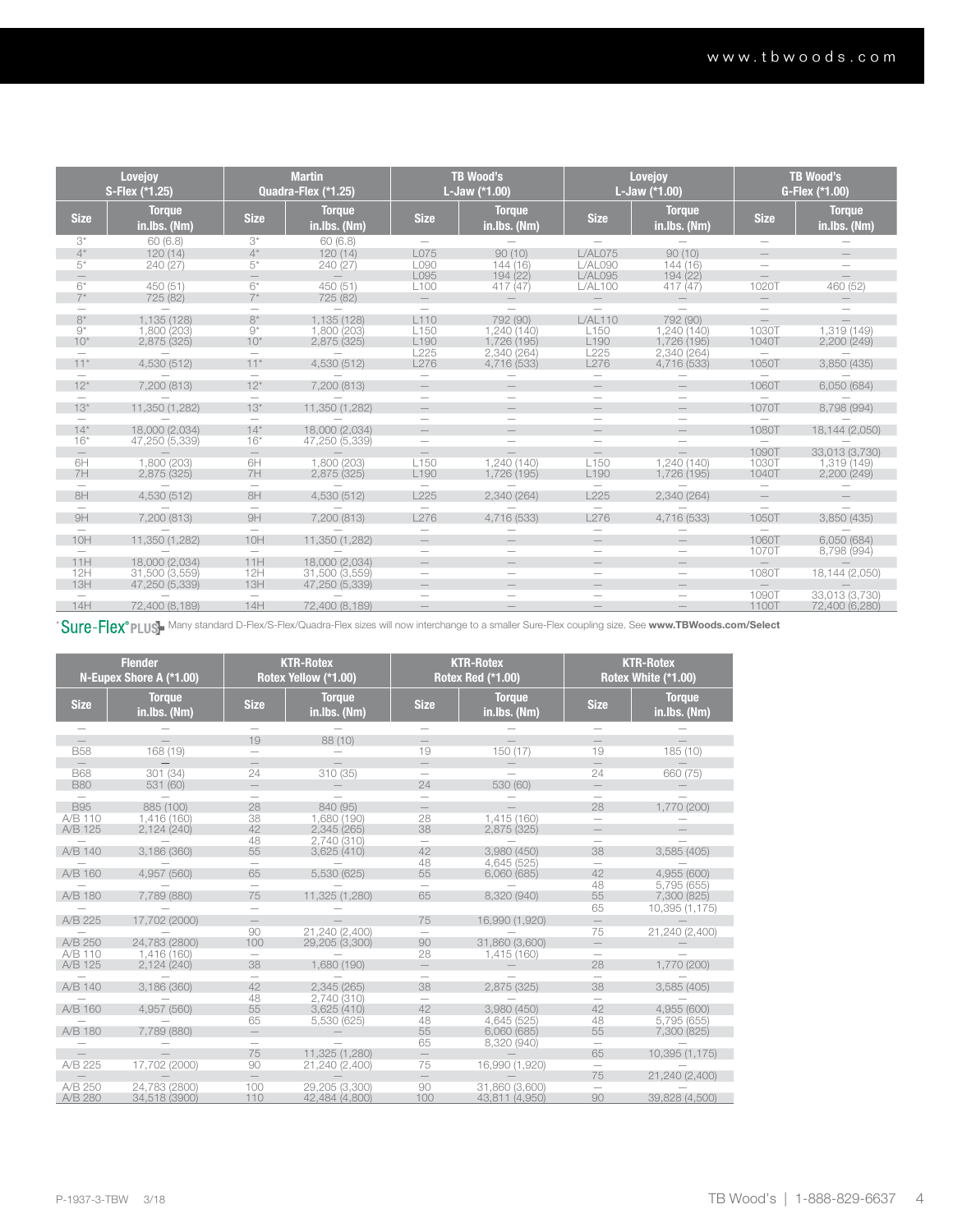# DURA-FLEX® COUPLINGS

Dura-Flex's versatility gives you a broad selection in upgrading your existing coupling.

|                 | <b>TB Wood's</b><br>Dura-Flex (*1.00) |                          | <b>Rexnord</b><br><b>Omega (*1.00)</b> | <b>Falk</b><br><b>Dodge</b><br>Para-Flex (*1.00)<br><b>Wrap-Flex (*1.00)</b> |                               | <b>Dodge</b><br>D-Flex (*1.25) |                               |             |                               |
|-----------------|---------------------------------------|--------------------------|----------------------------------------|------------------------------------------------------------------------------|-------------------------------|--------------------------------|-------------------------------|-------------|-------------------------------|
| <b>Size</b>     | <b>Torque</b><br>in.lbs. (Nm)         | <b>Size</b>              | <b>Torque</b><br>in.lbs. (Nm)          | <b>Size</b>                                                                  | <b>Torque</b><br>in.lbs. (Nm) | <b>Size</b>                    | <b>Torque</b><br>in.lbs. (Nm) | <b>Size</b> | <b>Torque</b><br>in.lbs. (Nm) |
| WE <sub>2</sub> | 190 (22)                              | E <sub>2</sub>           | 190 (22)                               |                                                                              |                               |                                |                               | 3           | 60 (6.8)                      |
| WE <sub>2</sub> | 190(21)                               |                          |                                        |                                                                              |                               |                                |                               | 4           | 120(14)                       |
| WE <sub>2</sub> | 190 (22)                              |                          |                                        |                                                                              |                               |                                |                               |             |                               |
| WE3             | 365(41)                               | E <sub>3</sub>           | 365(41)                                |                                                                              |                               |                                |                               | 5           | 240 (27)                      |
| WE4             | 550 (62)                              | E4                       | 550 (62)                               | <b>PX40</b>                                                                  | 429 (49)                      | 5R10                           | 550 (62)                      | 6           |                               |
| WE5             | 925(105)                              | E <sub>5</sub>           | 925(105)                               | <b>PX50</b>                                                                  | 900(102)                      |                                |                               |             | 725 (82)                      |
| <b>WE10</b>     | 1,450 (163)                           | E10                      | 1,450 (164)                            |                                                                              |                               | 10R10                          | 1,150 (130)                   | 8           | 1,135 (128)                   |
| <b>WE20</b>     | 2,300 (260)                           | E20                      | 2,300(260)                             | <b>PX60</b>                                                                  | 1,800 (203)                   |                                |                               | 9           | 1,800 (203)                   |
| <b>WE20</b>     | 2,300 (260)                           | $\qquad \qquad -$        |                                        | <b>PX70</b>                                                                  | 2,200 (249)                   |                                |                               |             |                               |
| <b>WE30</b>     | 3,650(412)                            | E30                      | 3,650(412)                             | <b>PX80</b>                                                                  | 3,605(407)                    | 20R10                          | 2,800 (316)                   | 10          | 2,875 (325)                   |
| <b>WE30</b>     | 3,650 (412)                           | $\overline{\phantom{0}}$ |                                        |                                                                              |                               |                                |                               |             |                               |
| <b>WE40</b>     | 5,500 (621)                           | E40                      | 5,500 (621)                            | <b>PX90</b>                                                                  | 4,502 (509)                   | 30R10                          | 4,600 (520)                   | 11          | 4,530 (512)                   |
| <b>WE40</b>     | 5,500 (621)                           |                          |                                        | <b>PX100</b>                                                                 | 5,402(610)                    |                                |                               |             |                               |
| <b>WE50</b>     | 7,650 (864)                           | E50                      | 7,650 (864)                            | PX110                                                                        | 7,750 (876)                   |                                |                               |             |                               |
| <b>WE50</b>     | 7,650 (864)                           |                          |                                        |                                                                              |                               |                                |                               |             |                               |
| <b>WE60</b>     | 12,500 (1412)                         | E60                      | 12,500 (1412)                          | <b>PX120</b>                                                                 | 12,605 (1424)                 | 40R10                          | 9,100(1028)                   | 12          | 7,200 (813)                   |
| <b>WE60</b>     | 12,500 (1412)                         |                          |                                        |                                                                              |                               |                                |                               |             |                               |
| WE70            | 22,125 (2500)                         | E70                      | 22,125 (2500)                          |                                                                              |                               | 50R10                          | 22,200 (2508                  | 13          | 11,350 (1282)                 |
| WE70            | 22,125 (2500)                         |                          |                                        |                                                                              |                               |                                |                               | 14          | 18,000 (2034)                 |
| <b>WE80</b>     | 39,500 (4463)                         | E80                      | 39,500 (4463)                          | PX140                                                                        | 27,590 (3117)                 | 60R10                          | 35,500 (4011)                 | 16          | 47,250 (5339)                 |
| <b>WE80</b>     | 39,500 (4463)                         | $\overline{\phantom{m}}$ |                                        | PX160                                                                        | 37,800 (4271)                 |                                |                               |             |                               |

|                 | <b>TB Wood's</b><br>Dura-Flex (*1.00) |                          | <b>Falk</b><br><b>Steel-Flex (*1.00)</b> |                          | <b>Kop-Flex</b><br>Kop-Grid(*1.00) |                   | <b>Dodge</b><br>Grid-Lign (*1.00) |             | Lovejoy<br>Grid (*1.00)       |
|-----------------|---------------------------------------|--------------------------|------------------------------------------|--------------------------|------------------------------------|-------------------|-----------------------------------|-------------|-------------------------------|
| <b>Size</b>     | <b>Torque</b><br>in.lbs. (Nm)         | <b>Size</b>              | <b>Torque</b><br>in.lbs. (Nm)            | <b>Size</b>              | <b>Torque</b><br>in.lbs. (Nm)      | <b>Size</b>       | <b>Torque</b><br>in.lbs. (Nm)     | <b>Size</b> | <b>Torque</b><br>in.lbs. (Nm) |
| WE2             | 190 (22)                              |                          |                                          |                          |                                    |                   |                                   |             |                               |
| WE <sub>2</sub> | 190(21)                               |                          |                                          |                          |                                    |                   |                                   |             |                               |
| WE <sub>2</sub> | 190 (22)                              |                          |                                          |                          |                                    |                   |                                   |             |                               |
| WE3             | 365(41)                               |                          |                                          |                          |                                    |                   |                                   |             |                               |
| WE4             | 550 (62)                              | 1020T                    | 460 (52)                                 | 1020T                    | 422 (48)                           | 1020T             | 422 (48)                          | 1020T       | 460 (52)                      |
| WE5             | 925 (105)                             |                          |                                          |                          |                                    |                   |                                   |             |                               |
| <b>WE10</b>     | 1,450 (163)                           | 1030T                    | 1,319 (149)                              | 1030T                    | 1,200 (136)                        | 1030T             | 1,200 (136)                       | 1030T       | 1,319 (149)                   |
| <b>WE20</b>     | 2,300 (260)                           | 1040T                    | 2,200(249)                               | 1040T                    | 2,000(226)                         | 1040T             | 2,000(226)                        | 1040T       | 2,204(249)                    |
| <b>WE20</b>     | 2,300(260)                            | $\overline{\phantom{m}}$ |                                          |                          |                                    |                   |                                   |             |                               |
| <b>WE30</b>     | 3,650(412)                            | 1050T                    | 3,850 (435)                              | 1050T                    | 3,500 (395)                        | 1050T             | 3,500 (395)                       | 1050T       | 3,850 (435)                   |
| <b>WE30</b>     | 3,650(412)                            |                          |                                          |                          |                                    |                   |                                   |             |                               |
| WE40            | 5,500 (621)                           |                          |                                          |                          |                                    |                   |                                   |             |                               |
| <b>WE40</b>     | 5,500 (621)                           |                          |                                          |                          |                                    |                   |                                   |             |                               |
| <b>WE50</b>     | 7,650 (864)                           | 1060T                    | 6,050 (684)                              | 1060T                    | 5,500(621)                         | 1060T             | 5,500(621)                        | 1060T       | 6,054 (684)                   |
| <b>WE50</b>     | 7,650 (864)                           |                          |                                          |                          |                                    |                   |                                   |             |                               |
| <b>WE60</b>     | 12,500 (1412)                         | 1070T                    | 8,800 (994)                              | 1070T                    | 8,000 (904)                        | 1070T             | 8,000 (904)                       | 1070T       | 8,798 (994)                   |
| <b>WE60</b>     | 12,500 (1412)                         | $\overline{\phantom{m}}$ |                                          | $\overline{\phantom{m}}$ |                                    | $\qquad \qquad -$ |                                   |             |                               |
| WE70            | 22,125 (2500)                         | 1080T                    | 18,150 (2051)                            | 1080T                    | 16,500 (1864)                      | 1080T             | 16,500 (1864)                     | 1080T       | 18,144 (2050)                 |
| WE70            | 22,125 (2500)                         | $\overline{\phantom{m}}$ |                                          |                          |                                    |                   |                                   |             |                               |
| <b>WE80</b>     | 39,500 (4463)                         | 1090T                    | 33,000 (3729)                            | 1090T                    | 30,000 (3390)                      | 1090T             | 30,000 (3390)                     | 1090T       | 33,013 (3730)                 |
| <b>WE80</b>     | 39,500 (4463)                         |                          |                                          |                          |                                    |                   |                                   |             |                               |

\* Service Factor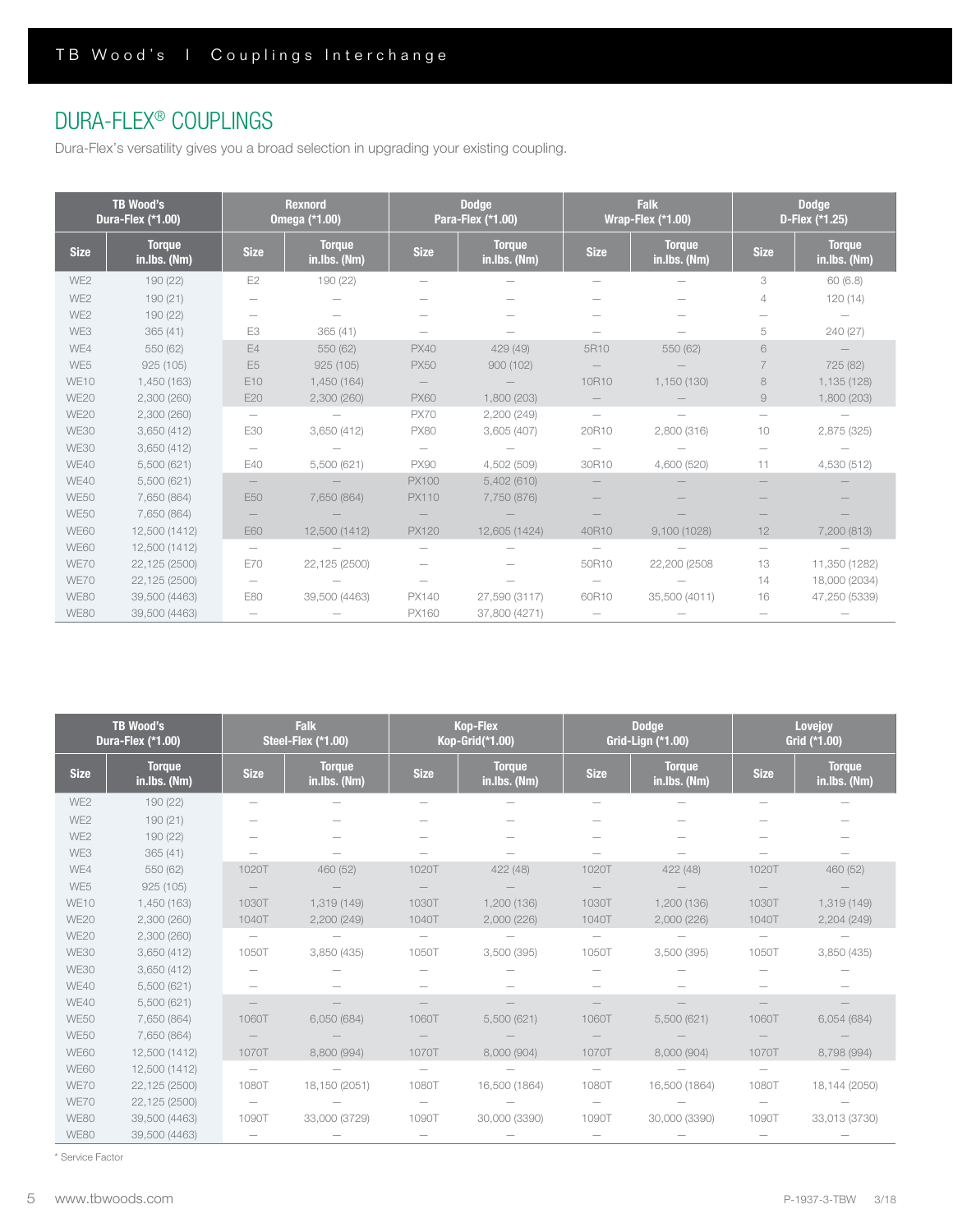|                | <b>Lovejoy</b><br>S-Flex (*1.25) |                 | <b>Martin</b><br>Quadra-Flex (*1.25) |                  | <b>TB Wood's</b><br>L-Jaw (*1.00) |                  | <b>Lovejoy</b><br>L-Jaw (*1.00) |                                 | TB Wood's<br>G-Flex (*1.00)   |
|----------------|----------------------------------|-----------------|--------------------------------------|------------------|-----------------------------------|------------------|---------------------------------|---------------------------------|-------------------------------|
| <b>Size</b>    | <b>Torque</b><br>in.lbs. (Nm)    | <b>Size</b>     | <b>Torque</b><br>in.lbs. (Nm)        | <b>Size</b>      | <b>Torque</b><br>in.lbs. (Nm)     | <b>Size</b>      | <b>Torque</b><br>in.Ibs. (Nm)   | <b>Size</b>                     | <b>Torque</b><br>in.lbs. (Nm) |
| 3              | 60(6.8)                          | 3               | 60(6.8)                              | L075             | 90(10)                            | L/AL075          | 90(10)                          |                                 |                               |
| $\overline{4}$ | 120(14)                          | $\overline{4}$  | 120(14)                              | L090             | 144(16)                           | L/AL090          | 144(16)                         |                                 |                               |
|                |                                  |                 |                                      | L095             | 194 (22)                          | L/AL095          | 194 (22)                        |                                 |                               |
| 5              | 240(27)                          | 5               | 240(27)                              |                  |                                   |                  |                                 |                                 |                               |
| 6              | $\overline{\phantom{0}}$         | 6               | $\overline{\phantom{m}}$             | L <sub>100</sub> | 417(47)                           | L/AL100          | 417(47)                         | 1020T                           | 460 (52)                      |
| $\overline{7}$ | 725 (82)                         | $\overline{7}$  | 725 (82)                             | L110             | 792 (89)                          | L/AL110          | 792 (89)                        | $\hspace{0.1mm}-\hspace{0.1mm}$ |                               |
| 8              | 1,135 (128)                      | 8               | 1,135 (128)                          | L <sub>150</sub> | 1,240 (140)                       | L <sub>150</sub> | 1,240 (140)                     | 1030T                           | 1,319 (149)                   |
| 9              | 1,800 (203)                      | 9               | 1,800 (203)                          | L <sub>190</sub> | 1,726 (195)                       | L <sub>190</sub> | 1,726 (195)                     | 1040T                           | 2,204(249)                    |
|                |                                  |                 |                                      |                  |                                   |                  |                                 |                                 |                               |
| 10             | 2,875 (325)                      | 10              | 2,875 (325)                          | L225             | 2,340 (264)                       | L225             | 2,340 (264)                     | 1050T                           | 3,850(435)                    |
|                |                                  |                 |                                      |                  |                                   |                  |                                 |                                 |                               |
| 11             | 4,530 (512)                      | 11              | 4,530 (512)                          | L276             | 4,716 (533)                       | L276             | 4,716 (533)                     |                                 |                               |
|                |                                  |                 |                                      |                  |                                   |                  |                                 | $\overline{\phantom{0}}$        |                               |
|                |                                  |                 |                                      |                  |                                   |                  |                                 | 1060T                           | 6,054 (684)                   |
| -              | $\hspace{0.1mm}-\hspace{0.1mm}$  | $\qquad \qquad$ | -                                    |                  |                                   | -                |                                 |                                 |                               |
| 12             | 7,200 (813)                      | 12              | 7,200 (813)                          |                  |                                   |                  |                                 | 1070T                           | 8,798 (994)                   |
|                |                                  |                 |                                      |                  |                                   |                  |                                 |                                 |                               |
| 13             | 11,350 (1282)                    | 13              | 11,350 (1282)                        |                  |                                   |                  |                                 | 1080T                           | 18,144 (2050)                 |
| 14             | 18,000 (2034)                    | 14              | 18,000 (2034)                        |                  |                                   |                  |                                 |                                 |                               |
| 16             | 47,250 (5339)                    | 16              | 47,250 (5339)                        |                  |                                   |                  |                                 | 1090T                           | 33,013 (3730)                 |
|                |                                  |                 |                                      |                  |                                   |                  |                                 |                                 |                               |

|             | <b>Flender</b><br>N-Eupex Shore A (*1.00) |             | <b>KTR-Rotex</b><br>Rotex Yellow (*1.00) | <b>KTR-Rotex</b><br><b>Rotex Red (*1.00)</b> |                               |                          | <b>KTR-Rotex</b><br>Rotex White (*1.00) |
|-------------|-------------------------------------------|-------------|------------------------------------------|----------------------------------------------|-------------------------------|--------------------------|-----------------------------------------|
| <b>Size</b> | <b>Torque</b><br>in.lbs. (Nm)             | <b>Size</b> | <b>Torque</b><br>in.lbs. (Nm)            | <b>Size</b>                                  | <b>Torque</b><br>in.lbs. (Nm) | <b>Size</b>              | <b>Torque</b><br>in.lbs. (Nm)           |
| <b>B58</b>  | 168 (19)                                  | 19          | 88 (10)                                  | 19                                           | 150(17)                       | 19                       | 185 (10)                                |
|             |                                           |             |                                          |                                              |                               |                          |                                         |
| -           |                                           |             |                                          |                                              |                               |                          |                                         |
| <b>B68</b>  | 301(34)                                   | 24          | 310(35)                                  |                                              |                               |                          |                                         |
| <b>B80</b>  | 531 (60)                                  | 28          | 840 (95)                                 | 24                                           | 530 (60)                      |                          |                                         |
| <b>B95</b>  | 885 (100)                                 |             |                                          |                                              |                               | 24                       | 660 (75)                                |
| A/B 110     | 1,416 (160)                               |             |                                          | 28                                           | 1,415 (160)                   |                          |                                         |
| A/B 125     | 2,124(240)                                | 38          | 1,680 (190)                              |                                              |                               | 28                       | 1,770 (200)                             |
|             |                                           | 42          | 2,345 (265)                              | $\overline{\phantom{m}}$                     |                               | $\overline{\phantom{m}}$ |                                         |
| A/B 140     | 3,186 (360)                               | 48          | 2,740 (310)                              | 38                                           | 2,875 (325)                   | 38                       | 3,585(405)                              |
|             |                                           | 55          | 3,625(410)                               | -                                            |                               |                          |                                         |
| A/B 160     | 4,957 (560)                               | 65          | 5,530 (625)                              | 42                                           | 3,980(450)                    | 42                       | 4,955 (560)                             |
|             |                                           |             |                                          | 48                                           | 4,645 (525)                   |                          |                                         |
| A/B 180     | 7,789 (880)                               |             |                                          | 55                                           | 6,060(685)                    | 48                       | 5,795 (655)                             |
|             |                                           |             |                                          |                                              |                               | 55                       | 7,300 (825)                             |
|             |                                           | 75          | 11,325 (1280)                            | 65                                           | 8,320 (940)                   | 65                       | 10,395 (1175)                           |
|             |                                           |             |                                          | -                                            |                               | $\overline{\phantom{a}}$ |                                         |
| A/B 225     | 17,702 (2000)                             | 90          | 21,240 (2400)                            | 75                                           | 16,990 (1920)                 | 75                       | 21,240 (2400)                           |
|             |                                           |             |                                          |                                              |                               |                          |                                         |
| A/B 250     | 24,783 (2800)                             | 100         | 29,205 (3300)                            | 90                                           | 31,860 (3600)                 | 90                       | 39,825 (4500)                           |
|             |                                           |             |                                          |                                              |                               |                          |                                         |